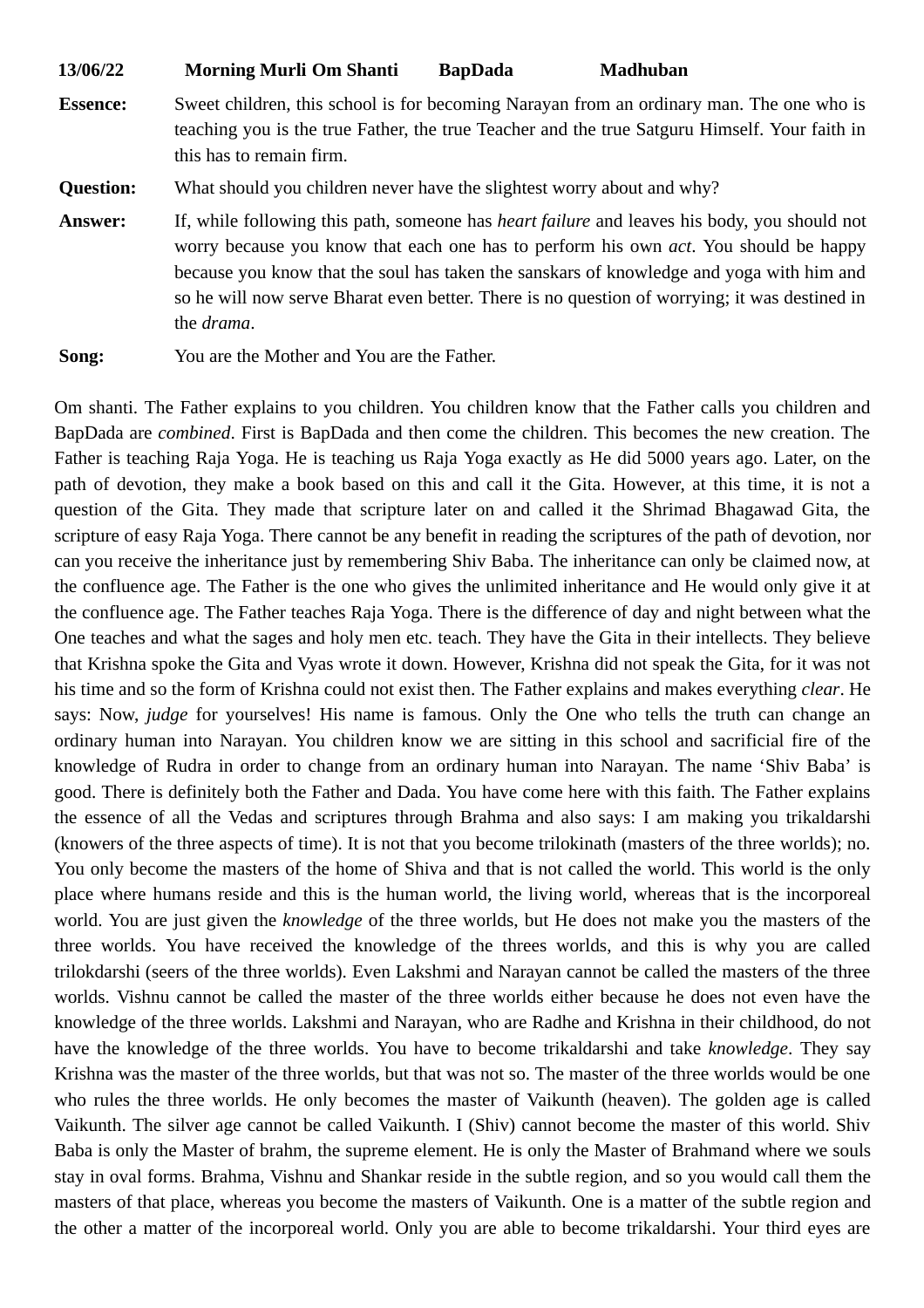open. They show a third eye in the centre of the forehead. This is why they say 'trinetri' (one with three eyes). They show the deities with this symbol, but it is when you become karmateet that you become those with three eyes; that refers to this time. The deities do not blow the conch shell of knowledge. They have shown a physical conch shell symbolises the mouth. You blow the conch of knowledge through it. You are studying *knowledge* just as they study *knowledge* in a big *university*. This is the *Godfatherly University* of the Purifier. You are *students* of such a big *university* and, together with that, you also know our Baba is our Father, our *Teacher* and our Satguru too; He is everything. The Mother and Father give you happiness in every situation. This is why it is said: You are the Mother and You are the Father. That One is the *Saccharine*, very sweet. There cannot be anyone as sweet as the deities. You children know that Bharat was very happy, *ever healthy* and *ever wealthy;* it was completely pure. It is also said: *Viceless* Bharat. However, you cannot say this anymore; you would now say it is *vicious* and impure. The Father explains and makes everything so simple. You know the Father and the inheritance. Baba makes you so sweet. You also *feel* you have to study and teach others according to shrimat. This is your only business because, apart from this, there is a lot of suffering for the actions of your many births. If someone falls ill and has *heart failure* the next day, then just consider it to be destined in the *drama*. Maybe the soul has to play a different *part* now, so there is no question of sorrow. The *drama* is fixed; he has to play another *part*. What is there to worry about? He will serve Bharat even better because he has taken such sanskars of bringing benefit to others, so you should be happy. It is explained that even if your mother dies, you should eat halva. A great deal of understanding is needed in this. You know we are *actors*. Each one has to *act* in his own way. This is fixed in the *drama*. You have to leave one body and play another *part*. Whatever sanskars you take from here, you will *serve* there in an incognito way. The sanskars remain in souls. Respect is given to important, *serviceable* children. Only you children are those who do *service* and bring benefit to Bharat. All the rest continue to cause a loss; they make Bharat impure. For instance, when a *first-class* sannyasi is about to leave his body, he would just sit down in the belief that he will leave his body and merge into the brahm element. In that case, he would not be able to bring benefit to anyone, because he is not a child of the Benefactor Father. You are children of the Benefactor, so you do not cause a loss for anyone. You would depart for the sake of bringing benefit. This is an impure world. The Father has issued an *ordinance*: We do not need this creation that has been created by indulgence in vice; it is tamopradhan. For half a cycle, you have been causing each other sorrow by using the sword of lust. It is the five evil spirits of Ravan that cause you sorrow, so these are your greatest enemies. There wasn't a place such as 'Golden Lanka' etc. They have just made up those stories. The Father says: This is a matter of the unlimited. The entire human world is at this moment bound by the chains of Ravan. They have shown a good picture in the *magazine*: everyone is in the cage of Ravan. Everyone is in the cottage of sorrow. There is no cottage free from sorrow. There is no Ashoka (free from sorrow) *Hotel*; all are *hotels* of sorrow. They perform such dirty actions! You children know who are clean and who are dirty. You are now becoming flowers. You children understand how long the *part* is that is *recorded* in this soul. These are very *wonderful* points. This tiny soul is filled with an imperishable *part* of 84 births. They also say: We are impure and tamopradhan. It is now the *end*. There is bloodshed without cause. So many die through one *bomb*. You know this is the old world and it will not remain. This is an old world and these are old bodies and we now have to go to the new world and take new bodies. This is why we are making effort on the basis of shrimat. Definitely, all of these children are His helpers. By following the shrimat of Shri Shri, we are becoming Shri Lakshmi and Shri Narayan. You would not call a *vice president a president*; that is not possible. How could God incarnate in pebbles and stones? It is remembered that He said: At the time of extreme irreligiousness I come. I have to come at the end of the iron age when you have become completely impure. You children now have to remember Me, your Father. Baba asks: Are you able to remember Baba? You reply: Baba, we forget You again and again. Why? You never forget your worldly father. However, this is a completely new aspect. The Father is incorporeal, a dot. You haven't developed this *practice* yet. They say: We have never heard of this before and we did not remember Him in that way. Even the deities do not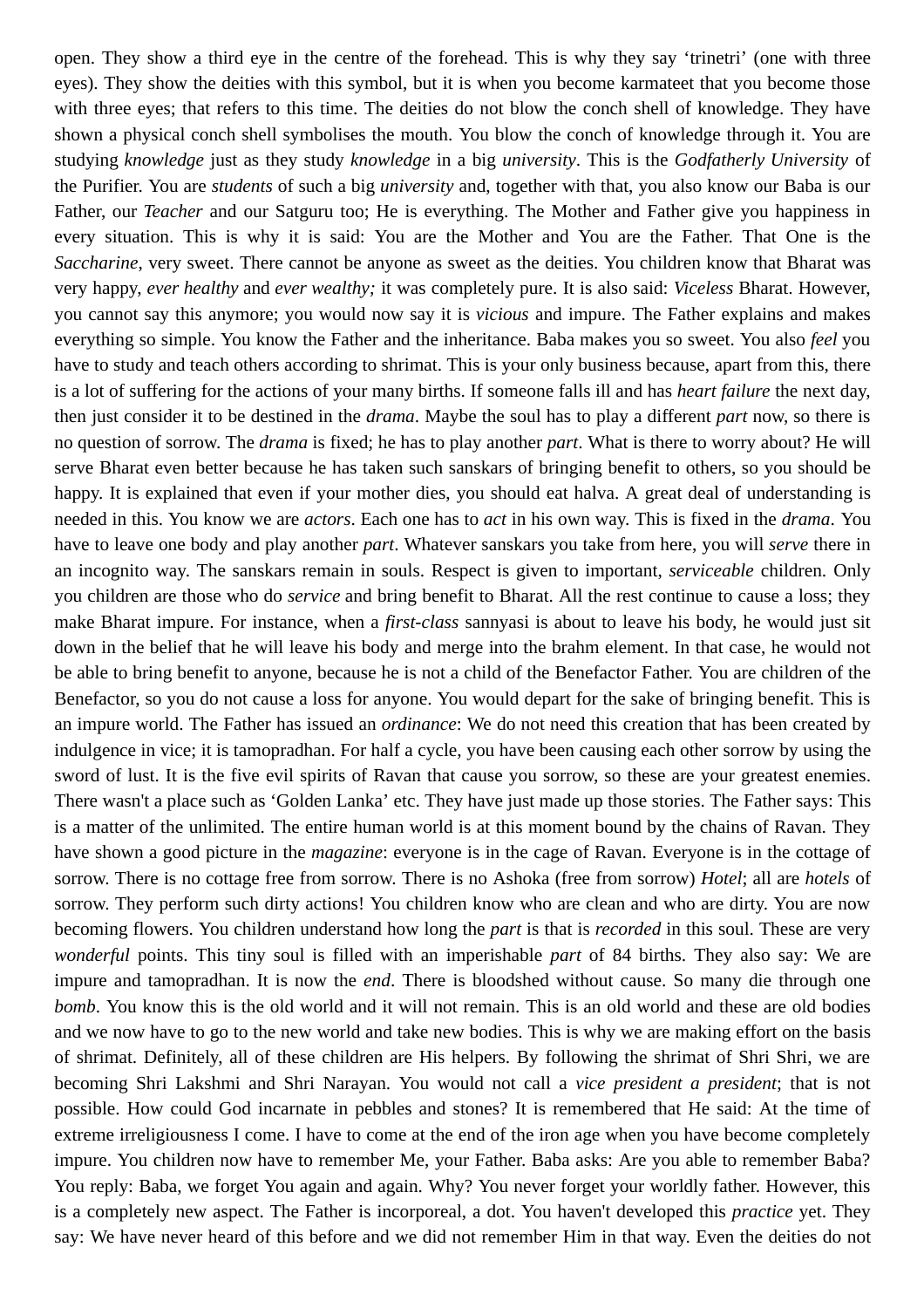have this knowledge because it disappears completely. They cannot be called spinners of the discus of selfrealisation either, although it is said that the dual form of Vishnu becomes Lakshmi and Narayan. To symbolise a family life, they show two forms: Brahma and Saraswati, Shankar and Parvati, Lakshmi and Narayan. Only the One is the Highest on High; then there are the *second* and the *third*. The Father now says: Children, forget your bodies and all the bodily religions and consider yourselves to be souls: I, a soul, am a child of the Father. I am not a sannyasi. Remember the Father and forget the religions of the body. It is very easy. We are now sitting with the Father. Baba sits here and explains through Brahma. Bap and Dada are *combined*. Just as they show twins being born together, so this is also the *part* of two together. It has been explained to you children: Your final thoughts will lead you to your destination. If, at the moment of death, your intellect wanders somewhere, you will have to take birth there. If, at the moment of death, you see the face of your husband, your intellect goes there. Whatever is in your consciousness during your final moments has a great influence. If, at that moment, they have the awareness that they want to become a child like Krishna, then, don't even ask! They would then take birth as a very beautiful child. Now, you only have to keep one intoxication for the final moments. What are you doing at this moment? You know you are remembering Shiv Baba. Everyone has visions. The ones with the peacock-feather crowns are Radhe and Krishna, for there will be princes and princesses; but when? In the golden age or in the silver age? This depends on your efforts. You will receive a high status depending on how much effort you make. You say: We will claim a kingdom for 21 births. If Mama and Baba claim it, why should we not *follow* them? You have to imbibe *knowledge* yourself and then enable others to imbibe it. You have to do this much *service* and you will then be able to claim a reward for 21 births. Those who do not make effort well in *school* claim fewer *marks*. You gain victory over Maya, the five vices; your war is non-violent. If they did not show Rama with his symbols, how could you differentiate between those of the sun dynasty and those of the moon dynasty? The Father says: To whatever extent you make effort, so your final thoughts will lead you to your destination. You should never even have any thought about your body; you have to forget everything. The Father says: You came bodiless and you have to return bodiless. You are such a tiny dot listening through those ears and speaking through the mouth: I, the soul, leave one body and enter another. Now, we souls are to go back home. Baba decorates us so well that we become deities from human beings. You know that by remembering Shiv Baba we become like them. It is also mentioned in the Gita: Remember Me and the inheritance and you will become the masters of heaven. This is absolutely easy. You also understand: Truly, we claim the inheritance from You through Brahma, cycle after cycle. It is also sung: Establishment of the deity religion took place through Brahma. By failing, you go into the silver age, the warrior religion. Through Brahma, there is establishment of three religions: the Brahmin, the deity and the warrior. In the golden age, there is no other religion; the rest come later on, and so we do not have any *connection* with them. The people of Bharat have forgotten they belong to the original eternal deity religion, but that too is *part* of the *drama* and it has been created in that way. Achcha.

To the sweetest, beloved, long-lost and now-found children, love remembrance and *good morning* from the Mother, the Father, BapDada. The spiritual Father says namaste to the spiritual children.

## **Essence for dharna:**

- 1. You have to do the business of studying and teaching others on the basis of shrimat. Remain firm on the destiny of the *drama*. Do not worry about anything.
- 2. At the end, no one but the Father has to be remembered. Therefore, practise forgetting even the body. You have to become bodiless.
- **Blessing:** May you become a complete Vaishnav and a successful tapaswi who doesn't *touch* anything bad with your mind or intellect.